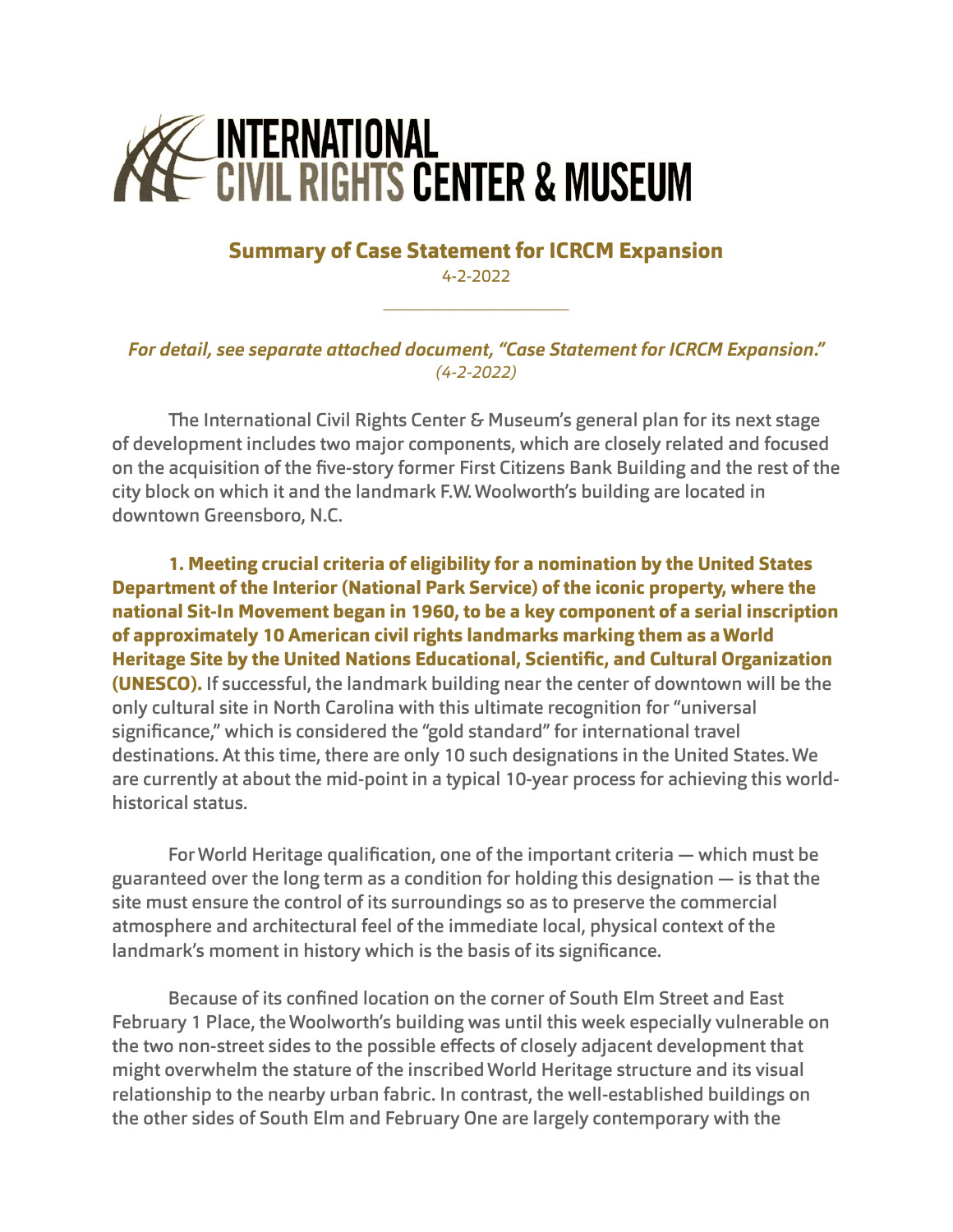relevant period of the early 1960s; diligent recent efforts have been made to preserve them in essentially their historically appropriate appearance.

 More than half of the city block on which the Woolworth's stands, however, is largely undeveloped, except for the other corner of South Elm, where the former First Citizens Bank Building is situated. Most of this remainder of the block is currently used as a surface parking lot and as an access lane to the lower-level parking under the bank building. The urgency we have faced is to control this full urban site of the landmark so that we can maintain the appropriate environmental and visual conditions required for the World Heritage designation and its continuation.

And so, it is with great relief that the Civil Rights Museum's parent non-profit corporation, Sit-In Movement, Inc., completed the process of acquiring ownership of this property on March 31, 2022. Our success with this project began with significant startup funding from a grant by the Z. Smith Reynolds Foundation of Winston-Salem. Next, both the City of Greensboro and the Guilford County, N.C., generously appropriated considerable sums for the immediate support of the purchase. The City and the County have also promised additional smaller grants spaced out over the next four or five years, with the total doubling their initial contributions. A substantial portion of the purchase price is being financed with very reasonably structured real estate debt, reflecting the accommodation of the previous owners, who have expressed enthusiasm for the Museum's success. So now there is a new urgency to begin substantially curtailing that obligation.

## **2. Expanding the exhibits, programs, and sta! of the Civil Rights Museum, as well as the impact and thematic reach of the International Civil Rights Center.**

Qualifying for the UNESCO inscription also entails the institutional capacity and public accommodation to respond to significant increases in visitation that are expected to come with the World Heritage recognition. The prominent designation of this historic site will provide a platform of international attention from which the ICRCM can more broadly and powerfully leverage its educational message about citizen engagement and non-violent direct action on behalf of social justice. In the more detailed Case Statement attached, we have sketched potential plans for **I. National**, **II. International**, and **III. Regional dimensions** of exhibit and program development and expansion.

We envision a substantial extension of the materials and themes that have previously met a high standard of public and professional endorsement for the galleries, tours, and educational events based on the existing Permanent Exhibit and the instructional standards already achieved as a result of the current performance of the Museum. Of course, the ICRCM will need to work with appropriate scholars and imaginative designers to plan for the use of added facilities and for the more substantive, high-profile functioning entailed by our expanded vision. Such planning